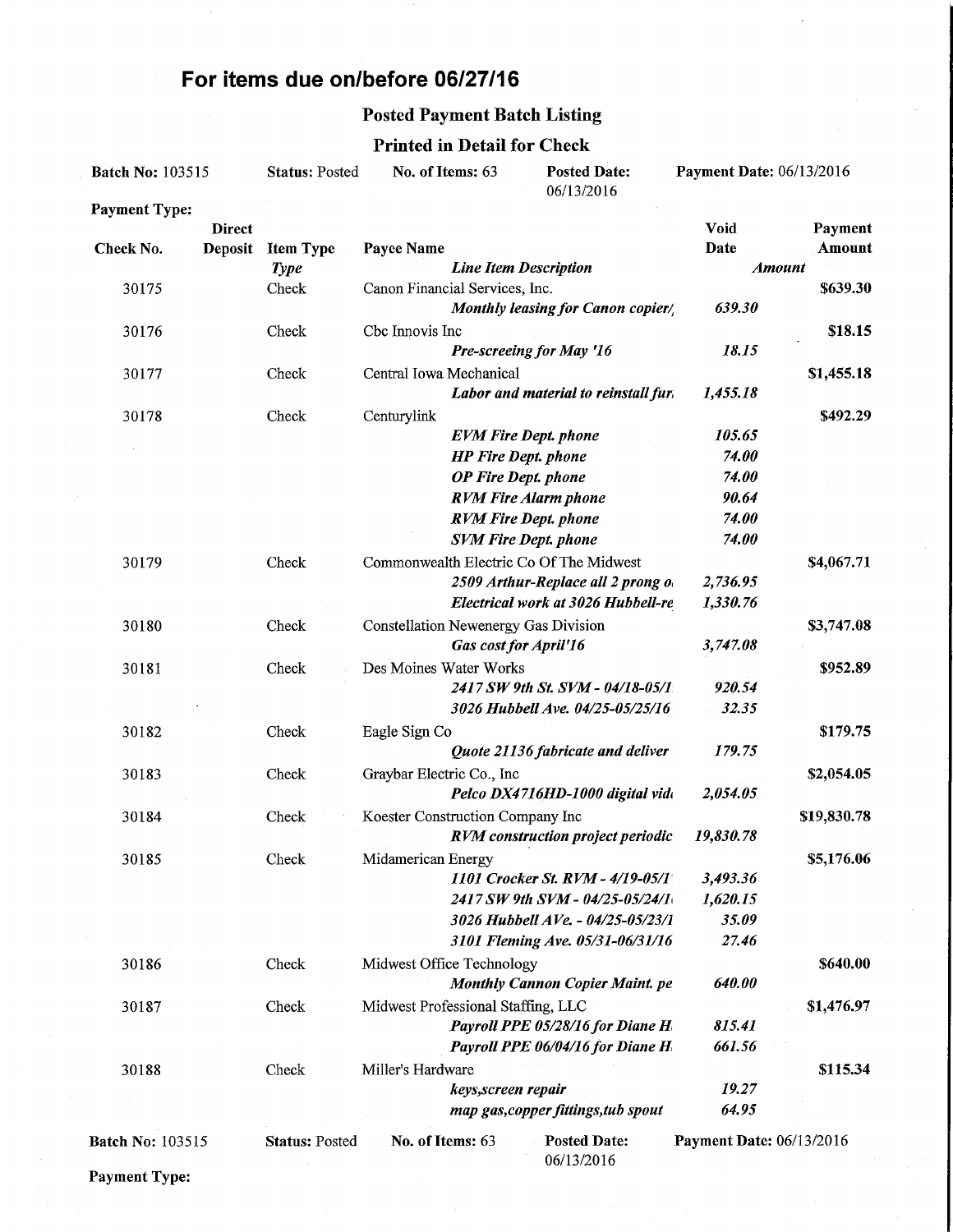|           | <b>Direct</b>  |                  |                                           | Void          | Payment     |
|-----------|----------------|------------------|-------------------------------------------|---------------|-------------|
| Check No. | <b>Deposit</b> | <b>Item Type</b> | Payee Name                                | Date          | Amount      |
|           |                | <b>Type</b>      | <b>Line Item Description</b>              | <b>Amount</b> |             |
| 30188     |                | Check            | Miller's Hardware                         |               | \$115.34    |
|           |                |                  | sink clips, sink stopper, light bulb      | 31.12         |             |
| 30189     |                | Check            | Online Information Services, Inc.         |               | \$1,112.00  |
|           |                |                  | Criminal & Eviction reports - Per (       | 407.00        |             |
|           |                |                  | Criminal & Eviction reports for pe.       | 705.00        |             |
| 30190     |                | Check            | Pods Enterprises Inc                      |               | \$90.00     |
|           |                |                  | Pick-up of rental storage @ RVM           | 90.00         |             |
| 30191     |                | Check            | Polk County Treasurer                     |               | \$20.00     |
|           |                |                  | <b>Business cards for Melissa Nordell</b> | 20.00         |             |
| 30192     |                | Check            | Remedy Intelligent Staffing               |               | \$795.20    |
|           |                |                  | Payroll PPE 05/29/16 for Cynthia          | 795.20        |             |
| 30193     |                | Check            | Security Locksmiths                       |               | \$132.45    |
|           |                |                  | dead bolt, passage lock                   | 59.50         |             |
|           |                |                  | duplicate key                             | 1.95          |             |
|           |                |                  | $re$ -keys $x$ two                        | 21.00         |             |
|           |                |                  | Service call-1632 Searle                  | 50.00         |             |
| 30194     |                | Check            | Springer Services, Inc.                   |               | \$17,530.00 |
|           |                |                  | Bed bug heat treament @ RVM #4.           | 775.00        |             |
|           |                |                  | Bed bug heat treatment (a) HP #24.        | 775.00        |             |
|           |                |                  | Bed bug heat treatment @ OP #12.          | 775.00        |             |
|           |                |                  | Bed bug heat treatment @ RVM #4           | 775.00        |             |
|           |                |                  | Bed bug heat treatment @ RVM #4           | 775.00        |             |
|           |                |                  | Bed bug heat treatment @ RVM #5           | 775.00        |             |
|           |                |                  | Bed bug heat treatment @ RVM #6           | 775.00        |             |
|           |                |                  | Bed bug heat treatment @ RVM #6           | 775.00        |             |
|           |                |                  | <b>Bed bug heat treatment @ RVM #7</b>    | 775.00        |             |
|           |                |                  | Bed bug heat treatment @ RVM #7           | 775.00        |             |
|           |                |                  | <b>Bed bug heat treatment @ RVM #7</b>    | 775.00        |             |
|           |                |                  | Bed bug heat treatment @ RVM #7           | 775.00        |             |
|           |                |                  | Bed bug heat treatment @ RVM #7           | 775.00        |             |
|           |                |                  | Bed bug heat treatment @ RVM #8           | 775.00        |             |
|           |                |                  | Bed bug heat treatment $\omega$ RVM #8    | 775.00        |             |
|           |                |                  | <b>Bed bug heat treatment @ RVM #9</b>    | 775.00        |             |
|           |                |                  | <b>Bed bug heat treatment @ RVM #9</b>    | 775.00        |             |
|           |                |                  | Bed bug heat treatment @ RVM #9           | 775.00        |             |
|           |                |                  | Bed bug heat treatment @ RVM #9           | 775.00        |             |
|           |                |                  | Bed bug heat treatment @ RVM #9           | 775.00        |             |
|           |                |                  | Bed bug heat treatment @ RVM #9           | 775.00        |             |
|           |                |                  | Monthly traditional pest control @        | 110.00        |             |
|           |                |                  | Monthly traditional pest control @        | 110.00        |             |
|           |                |                  | Monthly traditional pest control @        | 100.00        |             |
|           |                |                  | Monthly traditional pest control @        | 825.00        |             |
|           |                |                  | Monthly traditional pest control @        | 110.00        |             |
| 30195     |                | Check            | Vaughn, Kent R.                           |               | \$375.00    |
|           |                |                  | Voided reglaze tub                        | 375.00        |             |
|           |                |                  | <b>Total for Payment Type:</b>            |               | \$60,900.20 |

Total for Batch No: 103515 \$60,900.20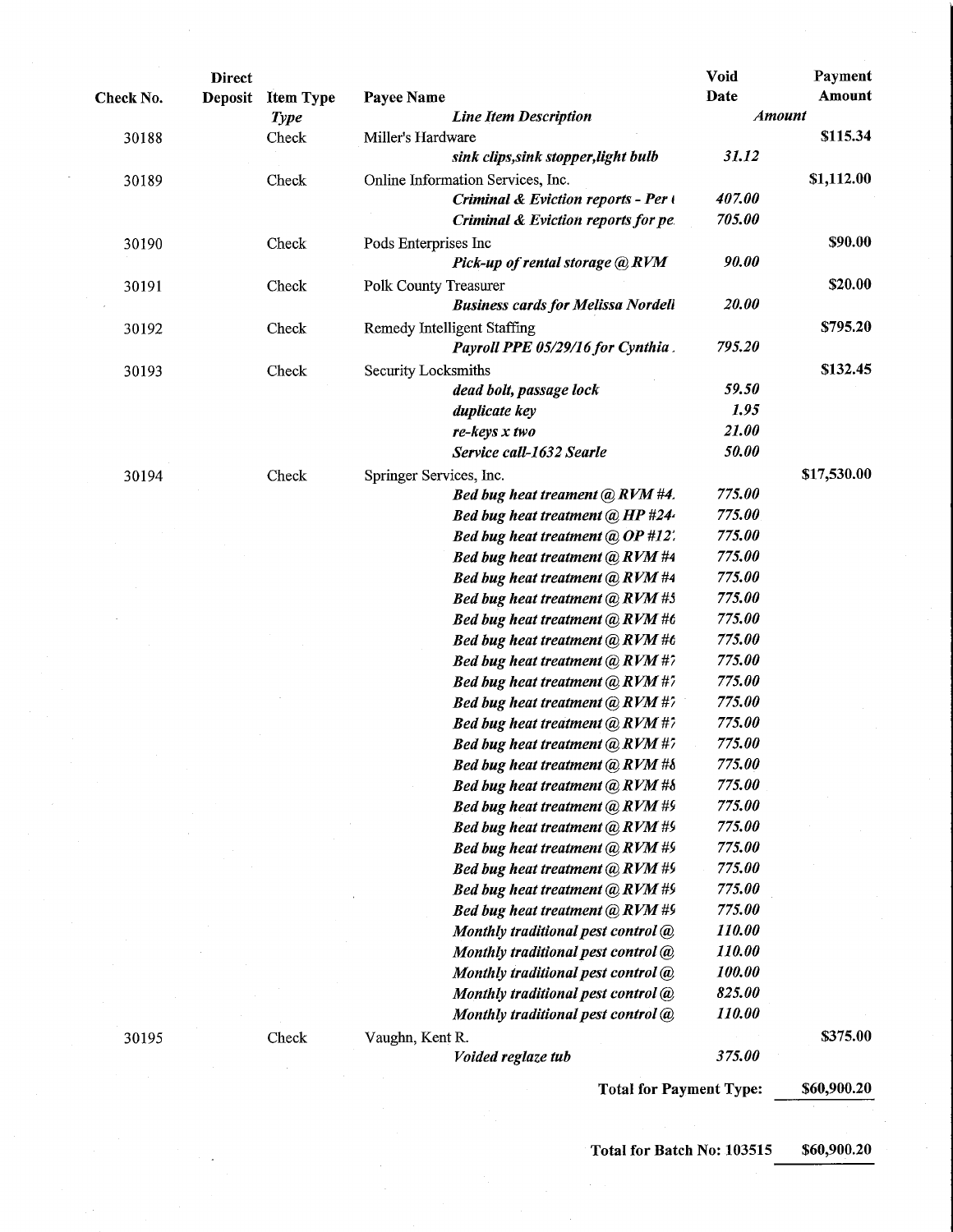Total for All Batch(s):  $$60,900.20$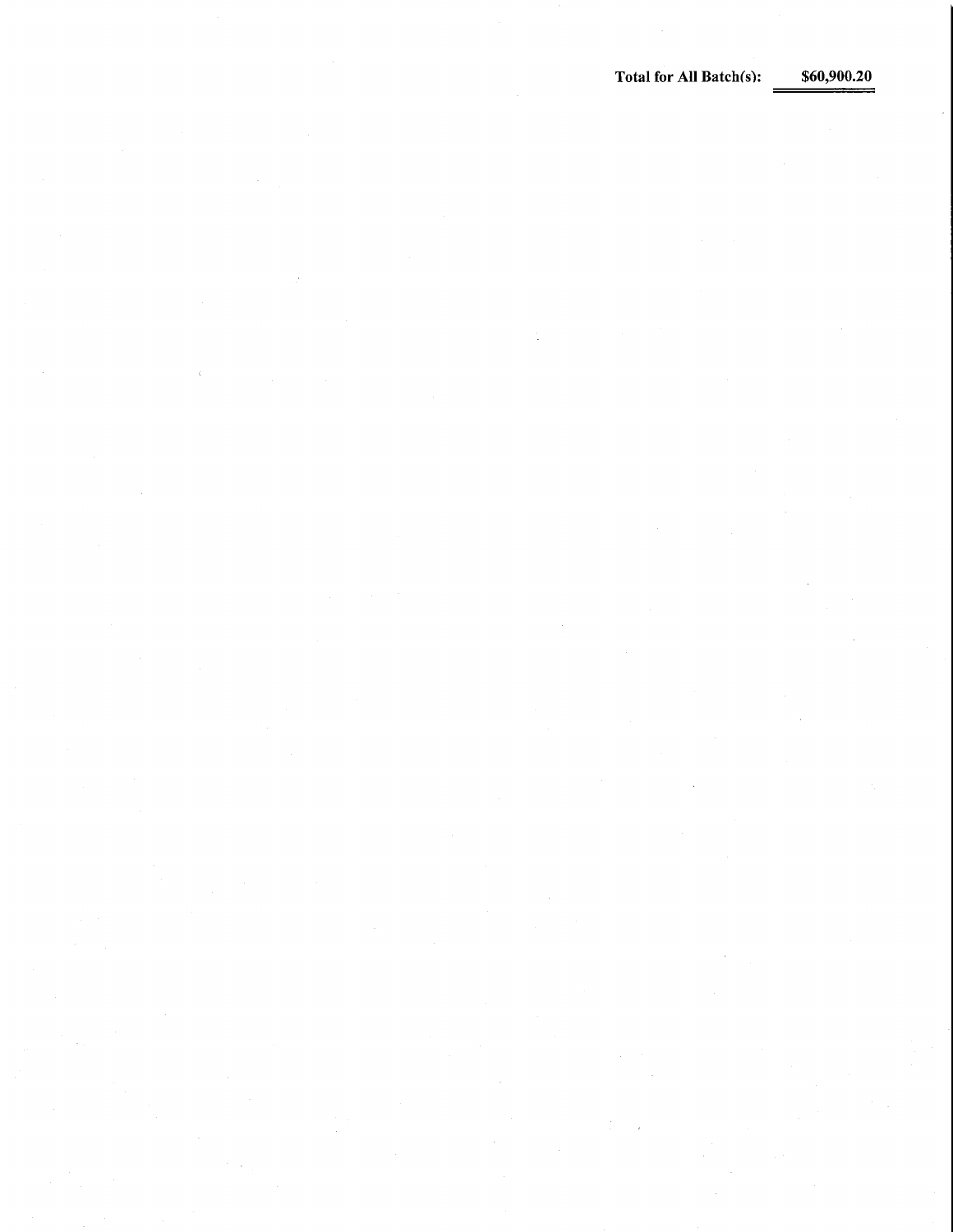# For items due on/before 07/04/16

## Posted Payment Batch Listing

#### Printed in Detail for Check

| <b>Batch No: 103537</b> |                | <b>Status: Posted</b> | No. of Items: 37                   |                              | <b>Posted Date:</b><br>06/20/2016         | Payment Date: 06/20/2016 |             |
|-------------------------|----------------|-----------------------|------------------------------------|------------------------------|-------------------------------------------|--------------------------|-------------|
| <b>Payment Type:</b>    |                |                       |                                    |                              |                                           |                          |             |
|                         | <b>Direct</b>  |                       |                                    |                              |                                           | Void                     | Payment     |
| Check No.               | <b>Deposit</b> | <b>Item Type</b>      | Payee Name                         |                              |                                           | Date                     | Amount      |
|                         |                | <b>Type</b>           |                                    | <b>Line Item Description</b> |                                           | <b>Amount</b>            |             |
| 30197                   |                | Check                 | A Tech Inc.                        |                              |                                           |                          | \$450.00    |
|                         |                |                       |                                    |                              | <b>Monitoring Fire for all manors 07/</b> | 450.00                   |             |
| 30198                   |                | Check                 | Acadamy Roofing Company Inc        |                              |                                           |                          | \$350.00    |
|                         |                |                       |                                    | roof repair                  |                                           | 350.00                   |             |
| 30199                   |                | Check                 | Centurylink                        |                              |                                           |                          | \$285.82    |
|                         |                |                       |                                    |                              | OP Office entry system phone              | 142.66                   |             |
|                         |                |                       |                                    | <b>SVM</b> Door phone        |                                           | 143.16                   |             |
| 30200                   |                | Check                 | City Of Des Moines                 |                              |                                           |                          | \$61,596.06 |
|                         |                |                       |                                    |                              | April'16 Indirect costs, Legal fees &     | 32,560.65                |             |
|                         |                |                       |                                    |                              | May'16 Indirect costs, Legal fees &       | 29,035.41                |             |
| 30201                   |                | Check                 | Deb Johann                         |                              |                                           |                          | \$45.01     |
|                         |                |                       |                                    |                              | Paper towels & flash drives fro offi      | 45.01                    |             |
| 30202                   |                | Check                 | Des Moines Water Works             |                              |                                           |                          | \$1,833.23  |
|                         |                |                       |                                    | 2509 Arthur Ave.             |                                           | 40.85                    |             |
|                         |                |                       |                                    |                              | 3700 E 31st St. - EVM                     | 1,792.38                 |             |
| 30203                   |                | Check                 | <b>Emphasys Computer Solutions</b> |                              |                                           |                          | \$1,200.00  |
|                         |                |                       |                                    |                              | Hosting Addons, PP App Portal &           | 1,200.00                 |             |
| 30204                   |                | Check                 |                                    |                              | General Fire & Safety Equipment Co Corp   |                          | \$18.00     |
|                         |                |                       |                                    |                              | Adhesive Emergency only signs for         | 18.00                    |             |
| 30205                   |                | Check                 | Gilcrest/jewett Lumber Company     |                              |                                           |                          | \$6,871.04  |
|                         |                |                       |                                    |                              | Carpet replacement @ 2509 Arthui          | 2,732.88                 |             |
|                         |                |                       |                                    |                              | Carpet replacement @ 3101 Flemin          | 1,880.10                 |             |
|                         |                |                       |                                    |                              | Carpet replacement @ 4239 E Euc.          | 1,157.38                 |             |
|                         |                |                       |                                    |                              | Carpet/Vinyl replacement @ RVM            | 1,100.68                 |             |
| 30206                   |                | Check                 | Interstate Power Systems, Inc      |                              |                                           |                          | \$493.50    |
|                         |                |                       |                                    |                              | Generator inspection for all manor        | 493.50                   |             |
| 30207                   |                | Check                 | Kone Inc                           |                              |                                           |                          | \$1,653.68  |
|                         |                |                       |                                    |                              | Monthly elevator maintenance for          | 727.50                   |             |
|                         |                |                       |                                    |                              | Service labor on elevator @ RVM           | 926.18                   |             |
| 30208                   |                | Check                 | Language Line Services             |                              |                                           |                          | \$594.55    |
|                         |                |                       |                                    |                              | May'16 Over the phone interpreter         | 594.55                   |             |
| 30209                   |                | Check                 | Menards Inc                        |                              |                                           |                          | \$1,587.43  |
|                         |                |                       |                                    |                              | dootr guide, floor flange, door track     | 424.78                   |             |
|                         |                |                       |                                    |                              | light, handrail bracket, drip pans, sto   | 237.85                   |             |
|                         |                |                       |                                    | smoke stations               |                                           | 894.30                   |             |
|                         |                |                       |                                    |                              | tarp, bungee cords, light                 | 30.50                    |             |
| 30210                   |                | Check                 | Midamerican Energy                 |                              |                                           |                          | \$2,520.50  |
|                         |                |                       |                                    | 2509 Arthur Ave.             |                                           | 62.77                    |             |
|                         |                |                       |                                    |                              | 3700 E 31st St - EVM                      | 2,457.73                 |             |
| 30211                   |                | Check                 | Midwest Professional Staffing, LLC |                              |                                           |                          | \$1,338.50  |
|                         |                |                       |                                    |                              |                                           |                          |             |
| <b>Batch No: 103537</b> |                | <b>Status: Posted</b> | No. of Items: 37                   |                              | <b>Posted Date:</b><br>06/20/2016         | Payment Date: 06/20/2016 |             |